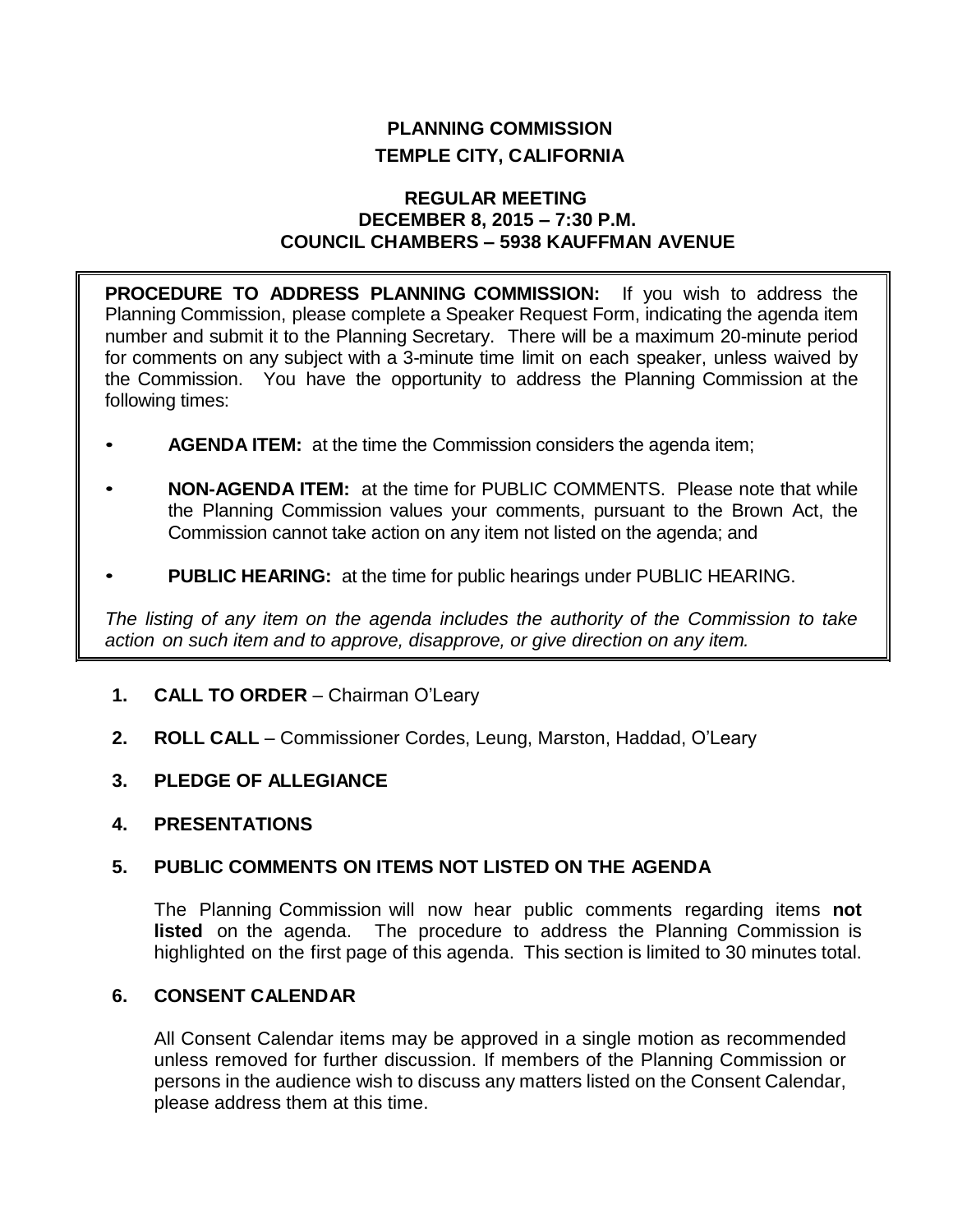Planning Commission Agenda December 8, 2015 Page 2 of 5

Recommendation: Approve Item A per recommendations.

## A. APPROVAL OF MINUTES

The Planning Commission is requested to review and approve:

1) Minutes of the [Planning Commission Meeting](http://ca-templecity.civicplus.com/DocumentCenter/View/5005) of November 10, 2015.

## **7. PUBLIC HEARING**

#### A. [A conditional use permit to allow the establishment of a dance studio.](http://ca-templecity.civicplus.com/DocumentCenter/View/5006)

A continued conditional use permit to allow the establishment of a dance studio. The business will occupy a floor area of 1,000 square feet. The business proposes to provide dance lessons with a maximum of 10 students at any given time. The hours of operation as proposed are from 7:00 a.m. to 9:00 p.m., seven days a week. The property is located in the C-3, commercial zone, and is designated as Heavy Commercial by the City's General Plan.

| Location:               | 5405 Rosemead Boulevard |
|-------------------------|-------------------------|
| File Number:            | 15-359                  |
| Applicant:              | Shikha Thapa            |
| <b>Project Planner:</b> | <b>Hesty Liu</b>        |
| Recommendation:         |                         |
|                         |                         |

- 1) Open the Public Hearing item;
- 2) Accept any public testimony; and
- 3) Adopt the resolution finding that the project is exempt from CEQA and approving the project subject to the proposed conditions of approval.

# B. [A Zoning Code Interpretation determining the method of calculating demolition.](http://ca-templecity.civicplus.com/DocumentCenter/View/5007)

The Planning Commission called for review a Zoning Code Interpretation regarding how demolitions are calculated. The Interpretation may affect structural modifications made at 6134 Camellia Avenue. The Zoning Code states that in some instances the remodeling of a structure can be considered a new dwelling if the proposed project includes the voluntary demolition of 50 percent or more of the existing square footage of the structure including any attached garage. If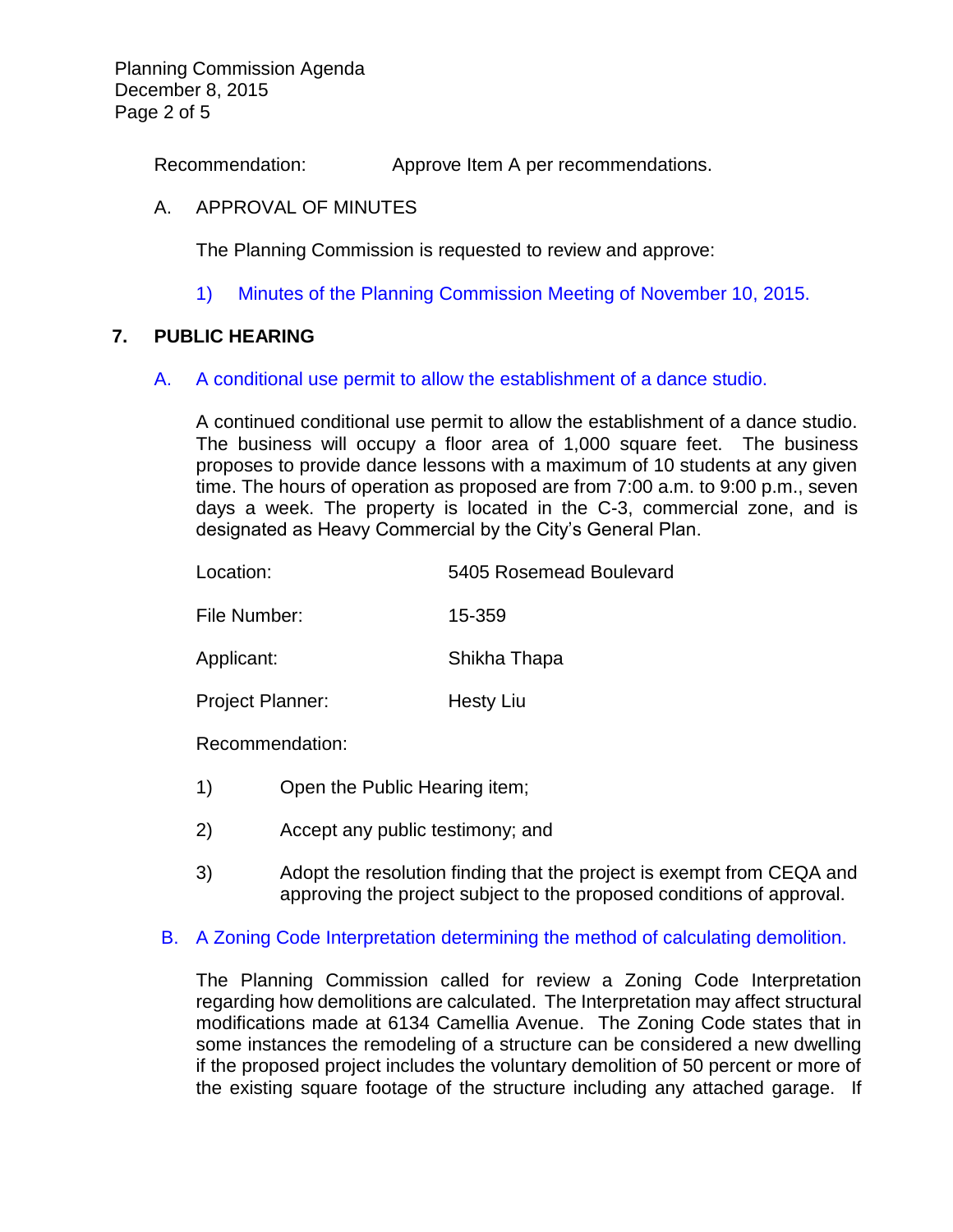staff's interpretation of the Zoning Code Interpretation is upheld, the property will be required to be brought into compliance in accordance to the Zoning Code.

Location: Citywide

Project Planner: Scott Reimers

Recommendation:

- 1) Open the item for public comment;
- 2) Accept any public testimony; and
- 3) Adopt the resolution finding that the project is exempt from CEQA and upholding staff's zoning code interpretation.
- C. [A proposed Telecommunications and Wireless Communications Ordinance to](http://ca-templecity.civicplus.com/DocumentCenter/View/5008)  [amend the Temple City Municipal Code to establish standards for the placement](http://ca-templecity.civicplus.com/DocumentCenter/View/5008)  [and design of telecommunications and wireless communications facilities.](http://ca-templecity.civicplus.com/DocumentCenter/View/5008)

In 1996, Congress enacted the Telecommunications Act of 1996 which established the framework within local government to regulate wireless communication facilities. Temple City addresses telecommunication and wireless communication facilities on a case by case basis through the Conditional Use Permit (CUP) process as set forth in the Zoning Code, however the City does not have an ordinance overseeing the design and location of such facilities. Therefore, the City staff recommends to amend the Temple City Municipal Code.

Location: Citywide

File Number: 15-476

Project Planner: Scott Reimers

Recommendation:

- 1) Open the Public Hearing item;
- 2) Accept any public testimony; and
- 3) Recommend that the City Council adopt a Negative Declaration of Environmental Impacts and approve the ordinance.

# **8. UNFINISHED BUSINESS** – None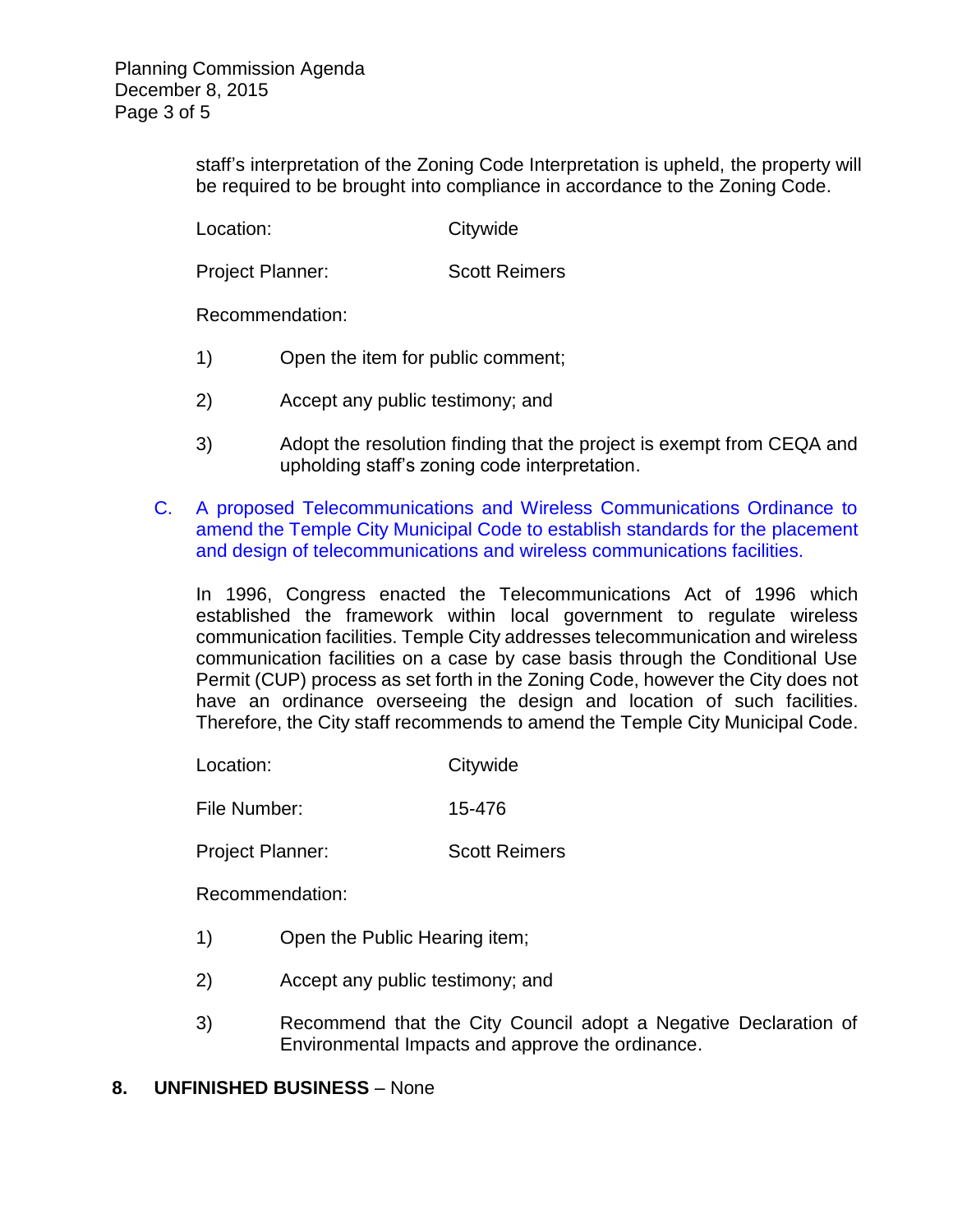Planning Commission Agenda December 8, 2015 Page 4 of 5

- **9. NEW BUSINESS** None
- **10. COMMUNICATIONS** None

## **11. UPDATE FROM THE COMMUNITY DEVELOPMENT DIRECTOR**

## **12. COMMISSION ITEMS SEPARATE FROM THE COMMUNITY DEVELOPMENT DIRECTORS REGULAR AGENDA**

- A. COMMISSIONER CORDES
- B. COMMISSIONER LEUNG
- C. COMMISSIONER MARSTON
- D. VICE-CHAIRMAN HADDAD
- E. CHAIRMAN O'LEARY
- **13. ADDITIONAL PUBLIC COMMENTS ON ITEMS NOT LISTED ON THE AGENDA** The Planning Commission will now hear additional public comments regarding items **not listed** on the agenda. The procedure to address the Planning Commission is highlighted on the first page of this agenda.

#### **14. ADJOURNMENT**

#### **NEXT REGULAR MEETING OF:**

| <b>CITY COUNCIL</b>                                            | 7:30 P.M. DECEMBER 15, 2015 |
|----------------------------------------------------------------|-----------------------------|
| <b>PLANNING COMMISSION</b>                                     | 7:30 P.M. DECEMBER 22, 2015 |
| <b>PARKS &amp; RECREATION COMMISSION</b>                       | 7:30 P.M. DECEMBER 16, 2015 |
| <b>PUBLIC ARTS COMMISSION</b>                                  | 7:00 P.M. DECEMBER 14, 2015 |
| <b>TRANSPORTATION &amp; PUBLIC SAFETY</b><br><b>COMMISSION</b> | 7:30 P.M. DECEMBER 9, 2015  |

Notice: Staff reports or other written documentation relating to each item of business of this Agenda are available for viewing on the City's website at www.templecity.us and are on file in the Office of the Planning Division located at City Hall, 9701 Las Tunas Drive, Temple City, California, and available for review during regular office hours. Written documentation submitted to the Planning Commission after distribution of the agenda packet can be obtained at the Planning Division Office during regular office hours.